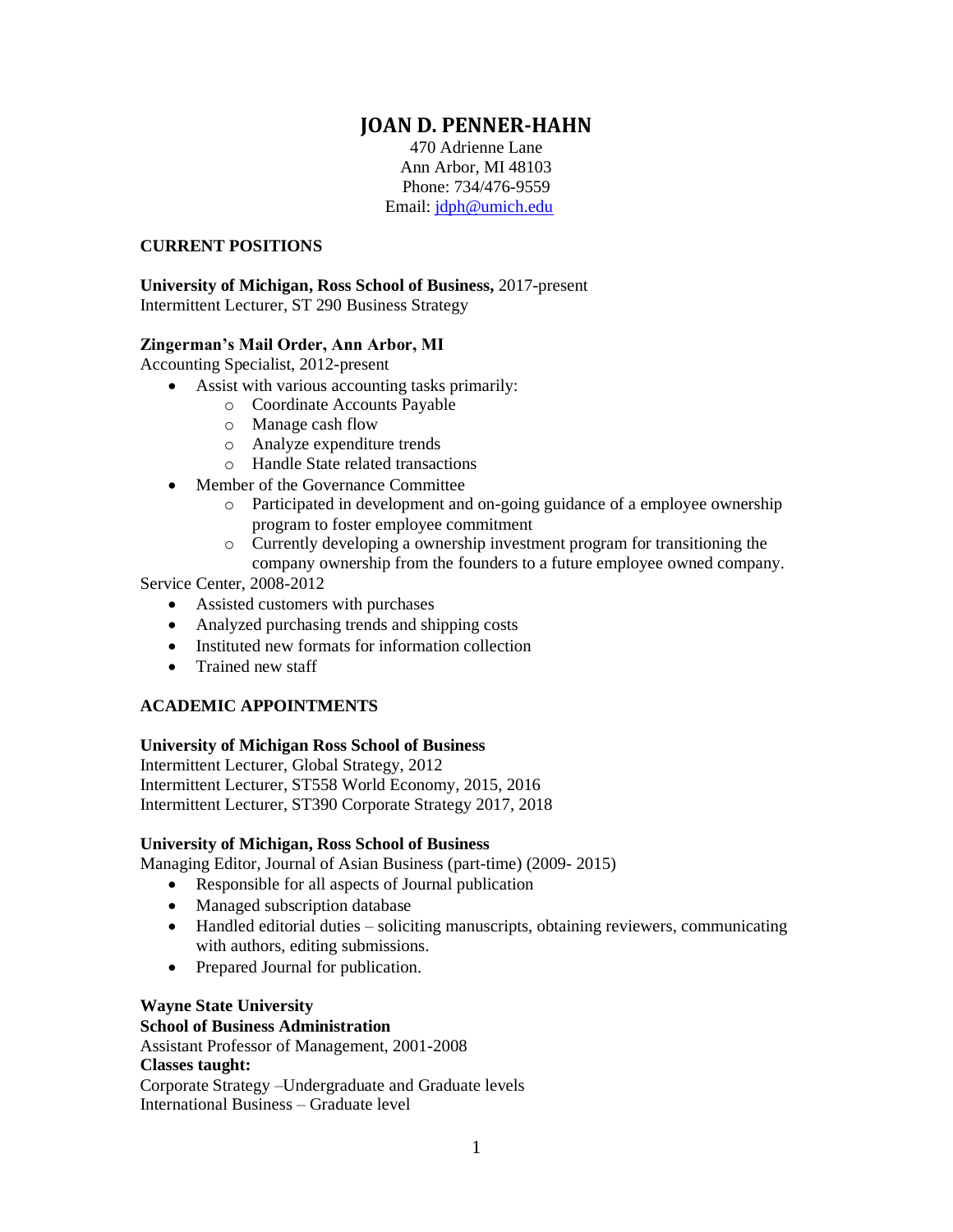#### **University of Michigan Business School**

Assistant Professor, Corporate Strategy and International Business, 1999-2001 Assistant Professor, Corporate Strategy, 1998-1999 Visiting Assistant Professor, Corporate Strategy 1995-1998

#### **HEC, Paris, France**

Visiting Lecturer on Research Methods, 1999

# **OTHER PROFESSIONAL EXPERIENCE**

**Ford Motor Company,** Price Analyst, Dearborn, MI 1986-1987 **Schlage Lock Company,** Supervisor of Materials Management, San Francisco, CA 1983-1985 **U.S. Dept. of Labor,** Bureau of Labor Statistics, Economist 1980-1982

#### **EDUCATION**

**University of Michigan Business Schoo**l, Ann Arbor, MI Ph.D., Corporate Strategy June 1995 Masters of Business Administration May 1988 **University of Virginia**, Charlottesville, VA College of Liberal Arts and Sciences Bachelor of Arts - Economics May 1980

## **PUBLICATIONS**

"Does International Research And Development Increase Patent Output? An Analysis of Japanese Pharmaceutical Firms" with Myles Shaver, Strategic Management Journal, Vol 26, No. 2, pp. 121-140, February 2005.

"Why R&D in Increasingly International" Financial Times Series - Mastering Strategy, November 1999.

"Globalization of Japanese Pharmaceutical Research and Development: Learning and the Parent-Subsidiary Relationship" with David Methe in Japanese Multinationals Abroad: Individual and Organizational Learning, edited by Schon Beechler and Alan Bird, Oxford University Press, 1999.

"Firm and Environmental Influences on Mode and Sequence of Foreign Research and Development Activities", Strategic Management Journal Vol. 19, No. 2, pp. 149-168, February 1998.

"Pharmaceutical Prices, Quantities and Innovation: Comparing Japan with the U.S." with Naoki Ikegami, Will Mitchell, PharmoEconomics 6 (5), 1994.

"Flexibility Ratios and Manufacturing Strategy" with J.E. Ettlie, Management Science Vol.40, No. 11, November 1994.

"Adoption Complexity and Economies of Scope for New Process Technology in Manufacturing", with J.E. Ettlie, Journal of High Technology Management Research Vol.5, No. 1, 1994.

"High Technology Manufacturing in Low Technology Plants", with J.E. Ettlie, Interfaces 23: 6, November-December 1993.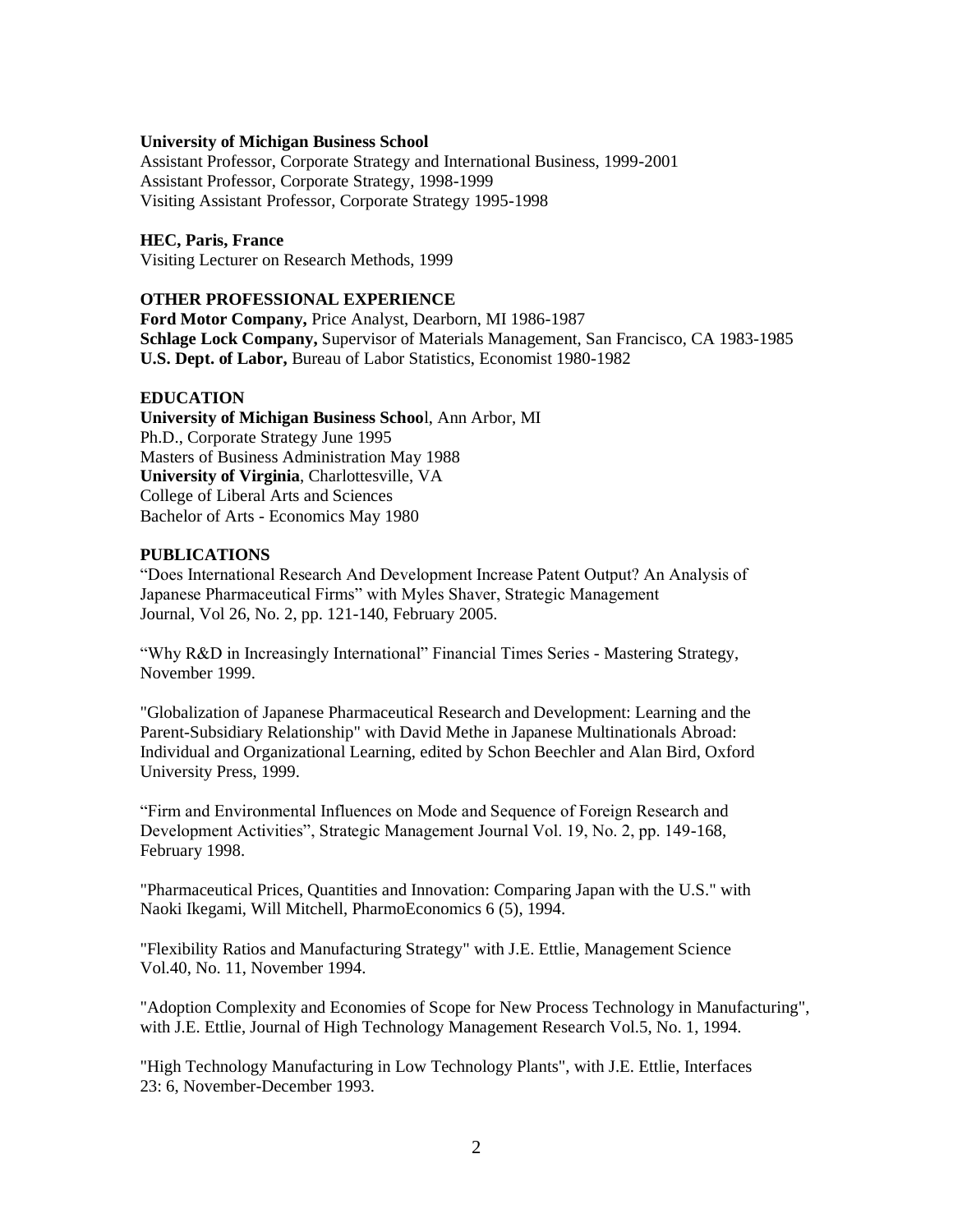"Focus, Modernization, and Manufacturing Technology Policy", with J.E. Ettlie, in Manufacturing Strategy: The Research Agenda for the Next Decade Proceedings of the Industry-University Conference on Manufacturing Strategy, Ann Arbor, MI, January 8-9. 1990, pp. 153-164.

"Evolution of Decision Grounding and Manufacturing Innovation", with J.E. Ettlie in Proceedings of the Decision Sciences Institute, New Orleans, November 20-22, 1989, pp. 155-157.

# **PRESENTATIONS**

"Following the development of a technology" Strategic Management Society Meeting, San Deigo, CA, October 2007.

"Doing Business Research In Emerging Economies" Organizer and Moderator, Professional Development Workshop presented at the Academy of Management Annual Meeting, Philadelphia, PA, August 2007

"Improving International Strategy Research" Organizer, Professional Development Workshop presented at the Academy of Management Annual Meeting, Philadelphia, PA, August 2007

"Following the development of a technology" at Mackenzie University, Sao Paulo, BZ, June 2007.

"Intangible Investments, Life Cycle, and Value Creation" with E. Kayo, and L. Basso, presented at the Strategic Management Society Annual Meeting, Vienna, Austria, November 2006.

"The Value Relevance of Intangible Capabilities Deployment: the Role of Firm Life Cycle" with E. Kayo, and L. Basso, presented at the 30º Encontro da ANPAD**,** Salvador / BA, Brazil, September 2006.

"Doing Business Research In Emerging Economies" Professional Development Workshop presented at the Academy of Management Annual Meeting, Atlanta, GA, August 2006.

"Sources of Variation in Performance: What Matters" with H. van Kranenburg, J. Haagedoorn and R. Osborn presented at the Strategic Management Society Annual meeting, Orlando, FL, October 2005.

"Exploring the Effect of Corporate Strategy on Variability in Performance" with H. vanKranenburg and R. Osborn presented at the Academy of Management Annual Meeting, Honolulu, HI, August 2005.

"The Internationalization of Research and Development: A Firm Level Study" presented at the Academy of International Business Annual Meeting, Quebec City, Canada, July 2005.

"Dynamic Growth In Global Industries: Issues And Innovations" Professional Development workshop presented at the Academy of Management Annual Meeting, August 2004, New Orleans, Louisiana.

"Does International Research And Development Increase Patent Output? An Analysis of Japanese Pharmaceutical Firms", invited seminar at Bowling Green University, January 2001.